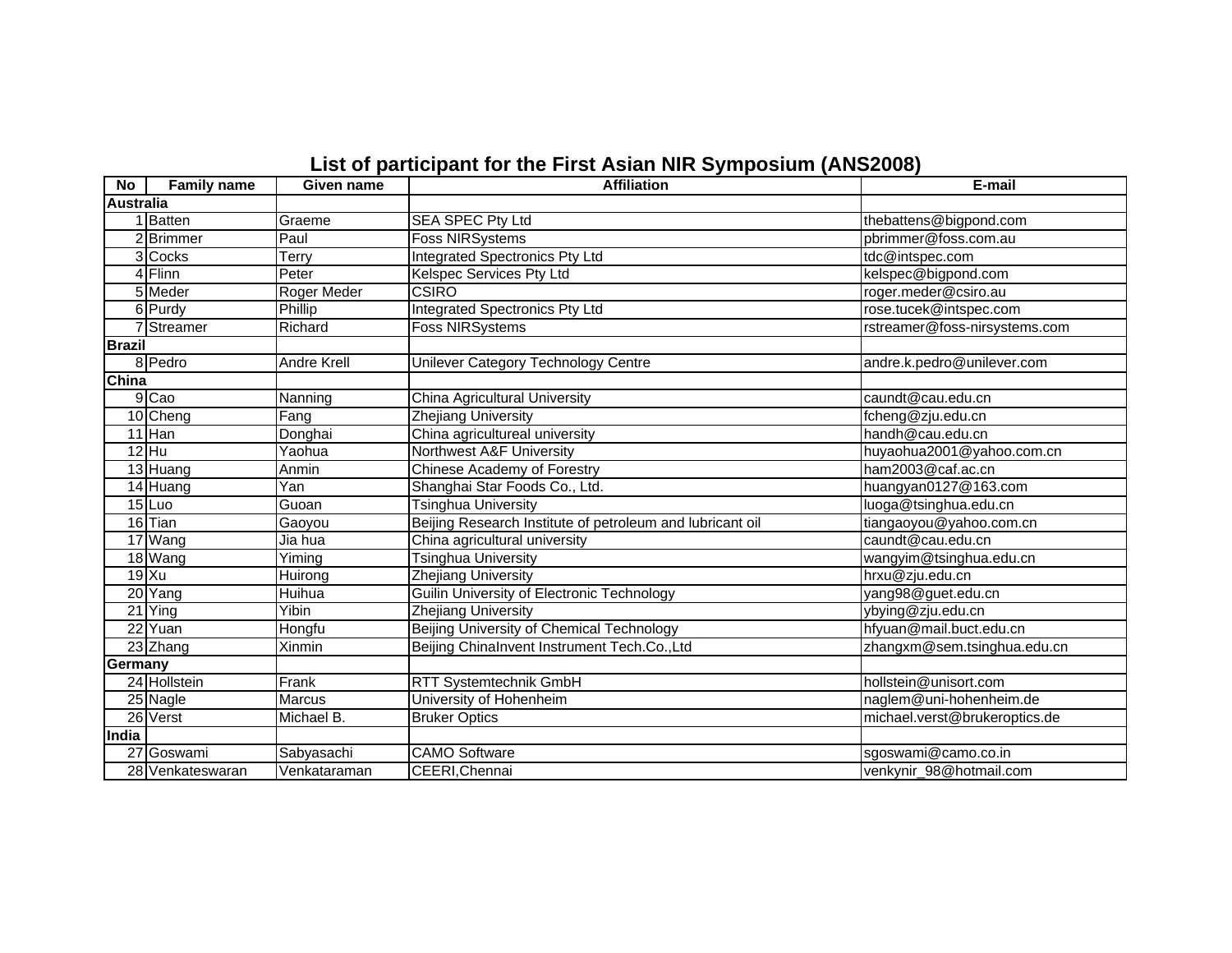| No    | <b>Family name</b> | Given name          | <b>Affiliation</b>                                    | E-mail                                |
|-------|--------------------|---------------------|-------------------------------------------------------|---------------------------------------|
| Japan |                    |                     |                                                       |                                       |
|       | 29 Adachi          | Norihiko            | University of Tsukuba                                 | noadachi@affrc.go.jp                  |
|       | 30 Akizuki         | Akira               | <b>BL TEC K.K.</b>                                    | akizuki@bl-tec.co.jp                  |
|       | 31 Amari           | Masahiro            | National Institute of Livestock and Glassland Science | amari@affrc.go.jp                     |
|       | 32 Andersson       | Martin O.           | Foss Japan Ltd.                                       | m.andersson@foss.co.jp                |
|       | 33 Arimoto         | Hajime              | Kyoto Electronics Manufacturing Co., Ltd.             | arimoto.hajime@kyoto-kem.com          |
|       | 34 Balasooriya M   | Jinendra Siriwijaya | <b>Kobe University</b>                                | rtsen@kobe-u.ac.jp                    |
|       | 35 Chen            | Jie Yu              | <b>Akita Prefectural University</b>                   | jiey_chen@akita-pu.ac.jp              |
|       | 36 Chiba           | Minoru              | Japan Grain Inspection Association                    | m-chiba@kokken.or.jp                  |
|       | 37 Doi             | Atsushi             | Kwansei-Gakuin University                             | a.doi@kwansei.ac.jp                   |
|       | 38 Duppenthaler    | Joerg               | Nihon BUCHI KK                                        | duppenthaler.j@nihon-buchi.co.jp      |
|       | 39 Egawa           | Mariko              | SHISEIDO, Co, Ltd.                                    | mariko.egawa@to.shiseido.co.jp        |
|       | 40 Ezuki           | Shoji               | Kawasumi Laboratories, INC.                           | s-ezuki@kawasumi.jp                   |
|       | 41 Fujimoto        | Takaaki             | Hokkaido Forest Pruducts Research Institute           | tfuji@fpri.asahikawa.hokkaido.jp      |
|       | 42 Fujiwara        | Takayuki            | Mie Prefecture Industrial Research Institute          | fujiwt02@pref.mie.jp                  |
|       | 43 Goto            | Shin-ichiro         | Mitsui Chemicals Inc                                  | ShinichirouGotou@mitsui-chem.co.jp    |
|       | 44 Hattori         | Shuzo               | Nagoya University                                     | hatry@hm.ailai                        |
|       | 45 Hayano          | Shuichi             | Bruker Optics k.k.                                    | shuichi.hayano@bruker-optics.jp       |
|       | 46 Heriyanto       |                     | Kwansei Gakuin University                             | oho_pigment@yahoo.com                 |
|       | 47 Hidaka          | Yasuyuki            | NARO, Institute of Agricultural Machinery             | yhidaka@affrc.go.jp                   |
|       | 48 Hirose          | Akari               | Maruha Nichiro Holdings, Inc.                         | a-hirose@maruha-nichiro.co.jp         |
|       | 49 Ichikawa        | Takuya              | SHIZUOKA SHIBUYA SEIKI CO.,LTD.                       | makimctc@makiss.co.jp                 |
|       | 50 lida            | Marie               | Nosan Corporation                                     | m_iida@nosan.co.jp                    |
|       | 51 IKeda           | Yasuya              | Kaken Pharmaceutical co.                              | ikeda_yasuya@kaken.co.jp              |
|       | 52 Ikegami         | Tatsuya             | Penso                                                 |                                       |
|       | 53 Ikehata         | Akifumi             | National Food Research Institute                      | ikehata@affrc.go.jp                   |
|       | 54 Inada           | Kazutoshi           | KYOKUTO PHARMACEUTICAL INDUSTRIAL CO,LTD              | inada@kyokuto-takahagi.co.jp          |
|       | 55 Inagaki         | Tetsuya             | Nagoya university                                     | inagaki.tetsuya@e.mbox.nagoya-u.ac.jp |
|       | 56 Inokuma         | Emiko               | <b>Kobe University</b>                                | 089a004a@stu.kobe-u.ac.jp             |
|       | 57 Inotsume        | Kyoko               | M&S TechnoSystems Inc.                                | kinotsume@technosaurus.co.jp          |
|       | 58 Iwahashi        | Makio               | Kitasato Universitv                                   | maki@kitasato-u.ac.jp                 |
|       | 59 Iwamoto         | Kanji               | Nihon Buchi KK                                        | iwamoto.k@nihon-buchi.co.jp           |
|       | 60 Iwamoto         | Mutsuo              | <b>STAFF</b>                                          | iwamoto@staff.or.jp                   |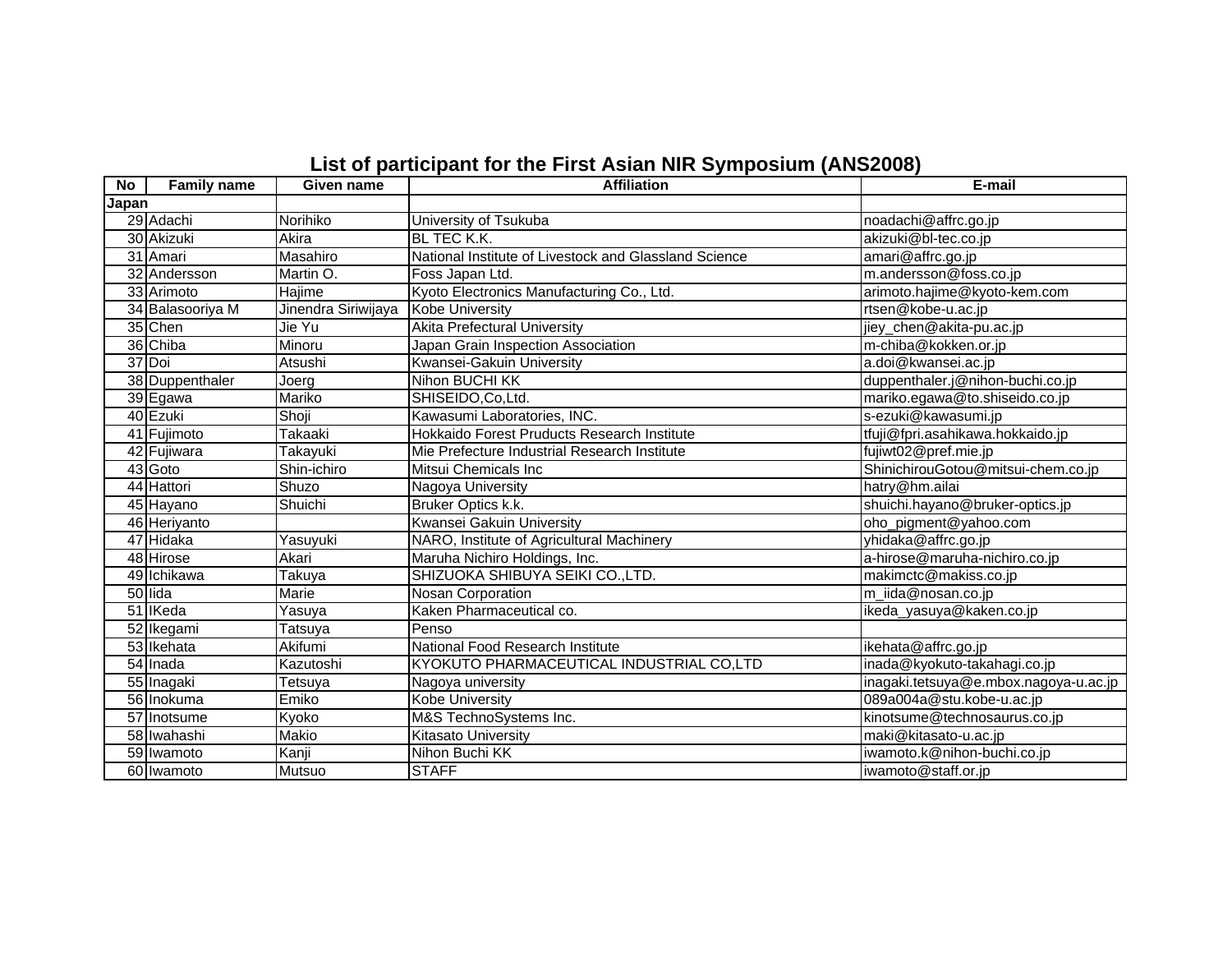| No    | <b>Family name</b> | Given name      | <b>Affiliation</b>                                              | E-mail                              |
|-------|--------------------|-----------------|-----------------------------------------------------------------|-------------------------------------|
| Japan |                    |                 |                                                                 |                                     |
|       | 61 Kaihara         | Mikio           | Ichinoseki National College of Technology                       | mkaihara@ichinoseki.ac.jp           |
|       | 62 Karasawa        | <b>Naoto</b>    | SPECTRA CO-OP                                                   | karasawa@spectra.co.jp              |
|       | 63 Katayama        | Norihisa        | Nagoya City University                                          | nory@nsc.nagoya-cu.ac.jp            |
|       | 64 Kato            | Yukiko Hakariya | Research Institute for Microbial Diseases, Osaka University     | hakariya@biken.osaka-u.ac.jp        |
|       | 65 Kawabata        | Klnuyo          | <b>Fukusima Medical University</b>                              | kawabata@fmu.ac.jp                  |
|       | 66 Kawai           | Yoshihiro       | JFE Techno-Research Corporation                                 | y-kawai@jfe-tec.co.jp               |
|       | 67 Kawano          | Sumio           | National Food Research Institute                                | kawano@affrc.go.jp                  |
|       | 68 Kimiya          | Takashi         | National Research Institute of Fisheries Science                | kimiya@affrc.go.jp                  |
|       | 69 Kitagawa        | Hisashi         | SHIZUOKA SHIBUYA SEIKI CO., LTD.                                | m-negi@shibuya-sss.co.jp            |
|       | 70 Kobayashi       | Yoko            | Fuji Xerox Co., Ltd.                                            | yoko.kobayashi@fujixerox.co.jp      |
|       | 71 Kobayashi       | Yuji            | Sumitomo Electric Industries, Ltd                               | kobayashi-yuji@sei.co.jp            |
|       | 72 Kobori          | Hikaru          | Nagoya university                                               | hikaru_ko2@nagoya-u.jp              |
|       | 73 Kominami        | Ryota           | <b>BLTEC K.K.</b>                                               | kominami@bl-tec.co.jp               |
|       | 74 Komori          | Takashi         | Astellas Pharma Inc.                                            | takashi.komori@jp.astellas.com      |
|       | 75 Kondo           | Miyuki          | Nagoya City University                                          | m.kondo@nsc.nagoya-cu.ac.jp         |
|       | 76 Kondo           | Koji            | JFE Techno-Research Corporation                                 | k.kondo@jfe-tech.com                |
|       | 77 Konishi         | Hidekazu        | Shin-Etsu Chemical                                              | hiromina@affrc.go.jp                |
|       | 78 Kuninaka        | Izumi           | Nihon Buchi K.K.                                                | kuninaka.i@nihon-buchi.co.jp        |
|       | 79 Kurata          | Yohei           | <b>Graduate School of Bioagricutural Sciences</b>               | yohei-kurata@nagoya-u.jp            |
|       | 80 Kutsukake       | Fumio           | Kett Electric Laboratory                                        | f-kutsukake@kett.co.jp              |
|       | 81 Kyouya          | <b>Naoki</b>    | SHIZUOKA SHIBUYA SEIKI CO., LTD.                                | m-negi@shibuya-sss.co.jp            |
|       | 82 Machida         | Akiko           | Shiseido                                                        | akiko.machida@to.shiseido.co.jp     |
|       | 83 Maeda           | Hiromu          |                                                                 | h-maeda@shizuoka.ne.jp              |
|       | 84 Manasikan       | Thammawong      | National Food Research Institute                                | manasikan_t@hotmail.com             |
|       | 85 Matsubara       | Tomoyuki        | Bruker Optics K. K.                                             | tomoyuki.matsubara@bruker-optics.jp |
|       | 86 Meilina         | Hesti           | <b>Kobe University</b>                                          | hesti_meilina@hotmail.com           |
|       | 87 Mitome          | Hajime          | NIRECO CORPORATION                                              | hajime.mitome@nireco.co.jp          |
|       | 88 Miura           | Tsuyoshi        | Bruker Optics K.K.                                              | tsuyoshi.miura@bruker-optics.jp     |
|       | 89 Miyamae         | Yuta            | POLA CHEMICAL INDUSTRIES, INC.                                  | y-miyamae@pola.co.jp                |
|       | 90 Miyamoto        | Kumi            | Wakayama Research Center of Agriculture, Forestry and Fisheries | kmiyamo@cypress.ne.jp               |
|       | 91 Miyazaki        | Mari            | Kobe University                                                 | 0536427a@stu.kobe-u.ac.jp           |
|       | 92 Miyazaki        | Akira           | YOKOGAWA ELECTRIC                                               | AKIRA.MIYAZAKI@jp.YOKOGAWA.com      |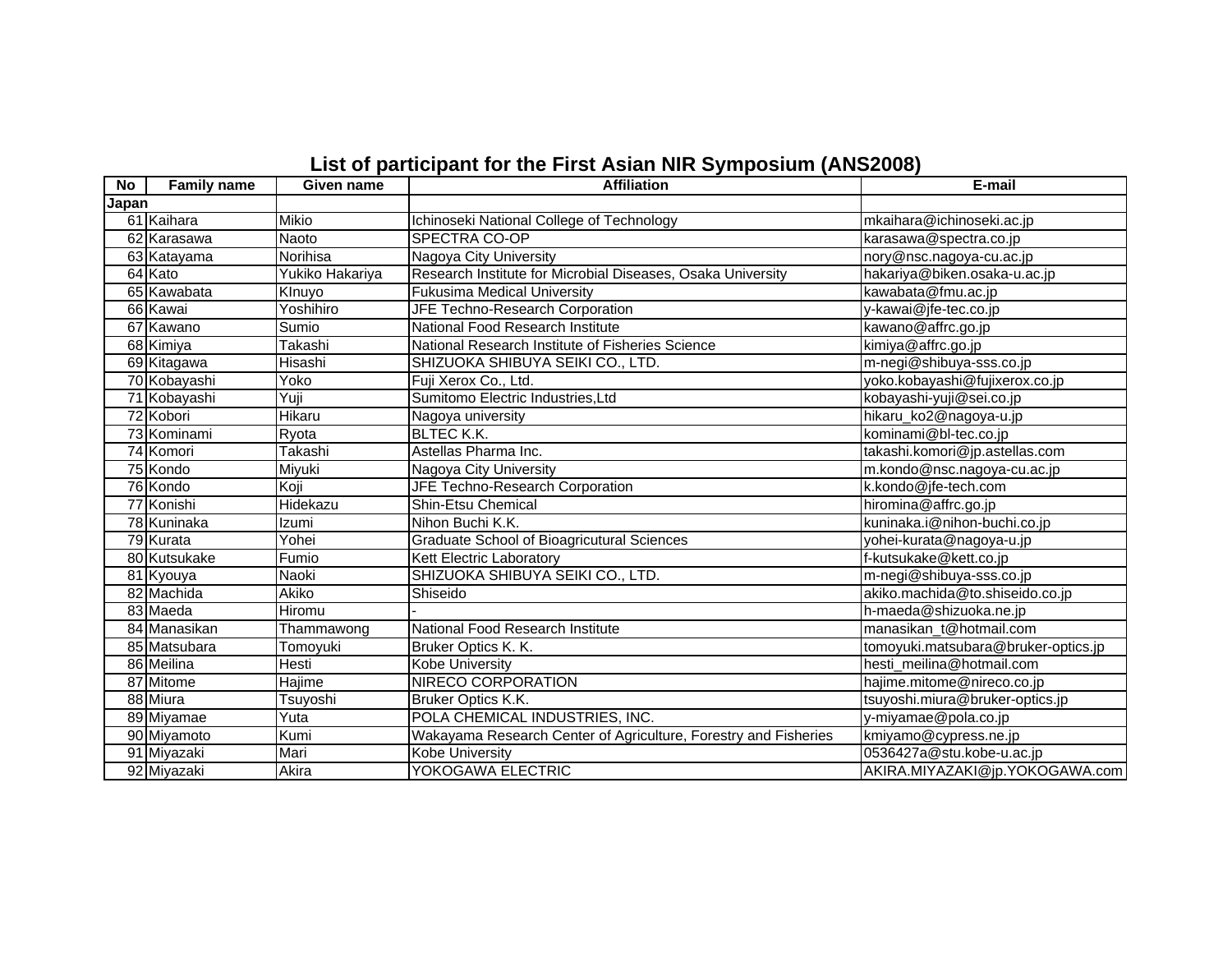| <b>No</b>  | <b>Family name</b> | Given name     | <b>Affiliation</b>                                          | E-mail                         |
|------------|--------------------|----------------|-------------------------------------------------------------|--------------------------------|
| Japan      |                    |                |                                                             |                                |
|            | 93 Miyazawa        | Mitsuhiro      | National Institute of Agrobiological Sciences               | miyazawa@affrc.go.jp           |
|            | 94 Mori            | Yoshitane      | Food and Agricultural Materials Inspection Center           | yoshitane_mori@nm.famic.go.jp  |
|            | 95 Morisawa        | Yusuke         | Kwansei Gakuin University                                   | morisawa@kwansei.ac.jp         |
|            | 96 Morita          | Shigeaki       | Nagoya University                                           | smorita@nagoya-u.jp            |
|            | 97 Nakamura        | Ken            | Kwansei Gakuin University                                   | aql29093@kwansei.ac.jp         |
|            | 98 Nakamura        | Hiromi         | National Food Research Institute                            | hiromina@affrc.go.jp           |
|            | 99 Nakao           | Aya            | KAGOME CO., LTD.                                            | Aya_Nakao@kagome.co.jp         |
|            | 100 Negi           | Miharu         | SHIZUOKA SHIBUYA SEIKI CO., LTD.                            | m-negi@shibuya-sss.co.jp       |
|            | 101 Nishimura      | Kunio          | <b>BLTEC K.K.</b>                                           | nishimura@bl-tec.co.jp         |
|            | 102 Nitta          | Yuki           | SAIKA Technological Institute Foundation                    | nitta@saika.or.jp              |
|            | 103 Noda           | Takahiro       | Bio-oriented Technology Research Advancement Institution    | notten@affrc.go.jp             |
|            | 104 Numata         | Takuya         | <b>BLTEC K.K.</b>                                           | numata@bl-tec.co.jp            |
|            | 105 Ohara          | <b>Toshiki</b> | Yokogawa Electric Corporation                               | toshiki.oohara@jp.yokogawa.com |
|            | 106 Ohta           | Yoshihiko      | <b>NIRECO CORPORATION</b>                                   | yoshihiko.ohta@nireco.co.jp    |
|            | 107 Ohtsu          | HIdenori       | AD Science, CO.                                             | otsu@ads-img.co.jp             |
|            | 108 Okada          | Takashi        | Research Institute for Microbial Diseases, Osaka University | to-four-seasons@pdx.ne.jp      |
|            | 109 Okada          | Hisashi        | <b>KANEMATSU KGK CORP.</b>                                  | h-okada@kgk-j.co.jp            |
|            | 110 Okamoto        | Miki           | Kwansei Gakuin University                                   | ctv13878@ksc.kwansei.ac.jp     |
|            | 111 Okawa          | Eiichi         | <b>Suntory Ltd</b>                                          | Eiichi_Okawa@suntory.co.jp     |
|            | 112 Okura          | Tsutomu        | SOMA OPTICS, LTD.                                           | tokura@somaopt.co.jp           |
|            | 113 Ono            | Kenji          | Forestry and Forest Product Research Institute              | don@ffpri.affrc.go.jp          |
|            | 114 Ooba           | Toshitsugu     | SHIZUOKA SHIBUYA SEIKI CO., LTD.                            | m-negi@shibuya-sss.co.jp       |
|            | 115 Ootake         | Yoshisato      | <b>NIR-AI INSTITUTE</b>                                     | yoshi@nir-ai-institute.org     |
|            | 116 Osaki          | Kazuo          | Bruker Optics K.K.                                          | kazuo.osaki@bruker-optics.jp   |
|            | 117 Ozaki          | Yukihiro       | Kwansei-Gakuin University                                   | ozaki@kwansei.ac.jp            |
|            | 118 Park           | Shanji         | <b>SOMA OPTICS</b>                                          | shanji@somaopt.co.jp           |
| $119$ $Pi$ |                    | Fuwei          | Kwansei Gakuin University                                   | pifuwei@hotmail.com            |
|            | 120 Sakabe         | Hiroshi        | Foof and Agricultural Materials Inspection                  | hiroshi_sakabe@nm.famic.go.jp  |
|            | 121 Sakai          | Hidetoshi      | Hokkaido Fujihira Industry Co., Ltd                         | sakai@fujihira.co.jp           |
|            | 122 Sakamoto       | Tomoaki        | National Institute of Health Sciences                       | tsakamot@nihs.go.jp            |
|            | 123 Sakudo         | Akikazu        | <b>Osaka University</b>                                     | sakudo@biken.osaka-u.ac.jp     |
|            | 124 Saranwong      | Sirinnapa      | National Food Research Institute                            | sirinnap@affrc.go.jp           |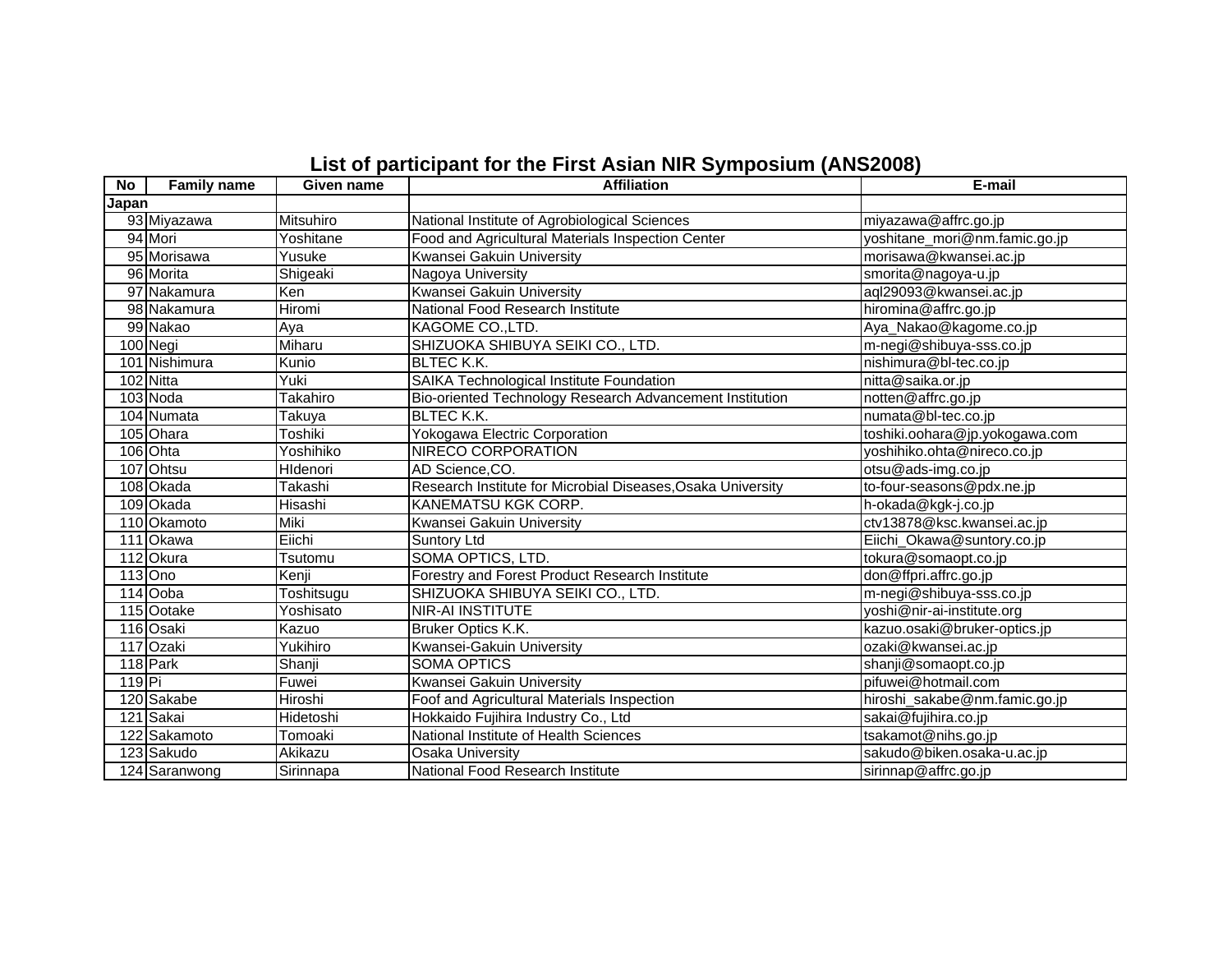| No    | <b>Family name</b>   | Given name       | <b>Affiliation</b>                                              | E-mail                             |
|-------|----------------------|------------------|-----------------------------------------------------------------|------------------------------------|
| Japan |                      |                  |                                                                 |                                    |
|       | 125 Sato             | Tetsuo           | National Agricultural Research Center for Kyushu Okinawa Region | sato@affrc.go.jp                   |
|       | 126 Sato             | Akira            | Sentec, inc.                                                    | info@sentec-inc.co.jp              |
|       | 127 Sekiguchi        | Reiji            | Japan Food Research Laboratories                                | sekiguchir@jfrl.or.jp              |
|       | 128 Shigefuji        | Kazuaki          | SAIKA T.I.F                                                     | shigefuji@saika.or.jp              |
|       | 129 Shigetani        | Akihiro          | Tokyo University of Agriculture and Technogogy                  | 50007535007@st.tuat.ac.jp          |
|       | 130 Shinoda          | Hideshi          | SNOW BRAND SEED CO,LTD                                          | Hideshi.Shinoda@snowseed.co.jp     |
|       | 131 Shinohara        | Kimiyuki         | <b>NIRECO CORPORATION</b>                                       | kimiyuki.shinohara@nireco.co.jp    |
|       | 132 Shinzawa         | Hideyuki         | The Institute of Physical and Chemical Research                 | hshinzawa@riken.jp                 |
|       | 133 Suehara          | Ken-ichiro       | <b>Mie University</b>                                           | suehara@bio.mie-u.ac.jp            |
|       | 134 Sugimoto         | Atsuko           | <b>Osaka University</b>                                         | nuku@biken.osaka-u.ac.jp           |
|       | 135 Suttiwijitpukdee | Nattaporn        | Kwansei-Gakuin University                                       | yotatev@yahoo.com                  |
|       | 136 Taira            | Eizo             | University of the Ryukyus                                       | e-taira@agr.u-ryukyu.ac.jp         |
|       | 137 Takaoka          | Masayoshi        | Kaken Pharmaceutical co.                                        | takaoka_masayoshi@kaken.co.jp      |
|       | 138 Takase           | Kenji            | Stange (Japan) K.K.                                             | kenji_takase@stange.co.jp          |
|       | 139 Takayanagi       | Masao            | Tokyo University of Agriculture and Technology                  | masaot@cc.tuat.ac.jp               |
|       | 140 Takeuchi         | Masato           | Osaka Prefecture University                                     | masato-t@chem.osakafu-u.ac.jp      |
|       | 141 Tanaka           | Hideko           | Yokogawa Electric Corp.                                         | Hideko.Tanaka@jp.yokogawa.com      |
|       | 142 Tanaka           | Masato           | Sumitomo Electric Industries, LTD                               | mtanaka@sei.co.jp                  |
|       | 143 Tanigawa         | Shizuyo          | National Food Research Institute                                | sizuyo@affrc.go.jp                 |
|       | 144 Tarumi           | <b>Toshiyasu</b> | Nihon Buchi KK                                                  | tarumi.t@nihon-buchi.co.jp         |
|       | 145 Teramoto         | Hiroshi          | NIRECO CORPORATION                                              | hiroshi.teramoto@nireco.co.jp      |
|       | 146 Toda             | Toshiaki         | <b>BLTEC K.K.</b>                                               | toda@bl-tec.co.jp                  |
|       | 147 Toda             | Koichi           | <b>TECHNOFLEET</b>                                              | toda-t@technofleet.co.jp           |
|       | 148 Torii            | Ken              | KYODO SHIRYO CO., LTD.                                          | k.torii@kyodo-shiryo.co.jp         |
|       | 149 toshimitsu       | rvota            | Hiroshima City University                                       | tosimitu@bio.im.hiroshima-cu.ac.jp |
|       | 150 Tsenkova         | Roumiana         | <b>Kobe University</b>                                          | rtsen@kobe-u.ac.jp                 |
|       | 151 Tsubota          | Takashi          | <b>Yokogawa Electric Corporation</b>                            | Takashi.Tsubota@jp.yokogawa.com    |
|       | 152 Tsuchikawa       | Satoru           | Nagoya University                                               | st3842@agr.nagoya-u.ac.jp          |
|       | 153 Tsuda            | Yusuke           | <b>Kobe University</b>                                          | 0566417a@stu.kobe-u.ac.jp          |
|       | 154 Tsujimoto        | Toshiyuki        | HORIBA, Ltd.                                                    | toshiyuki.tsujimoto@horiba.com     |
|       | 155 Tsukube          | Hiroshi          | <b>Osaka City University</b>                                    | tsukube@sci.osaka-cu.ac.jp         |
|       | 156 Uchida           | Hiroshi          | Kyorin Pharmaceutical Co., Ltd.                                 | volcom_snowker@yahoo.co.jp         |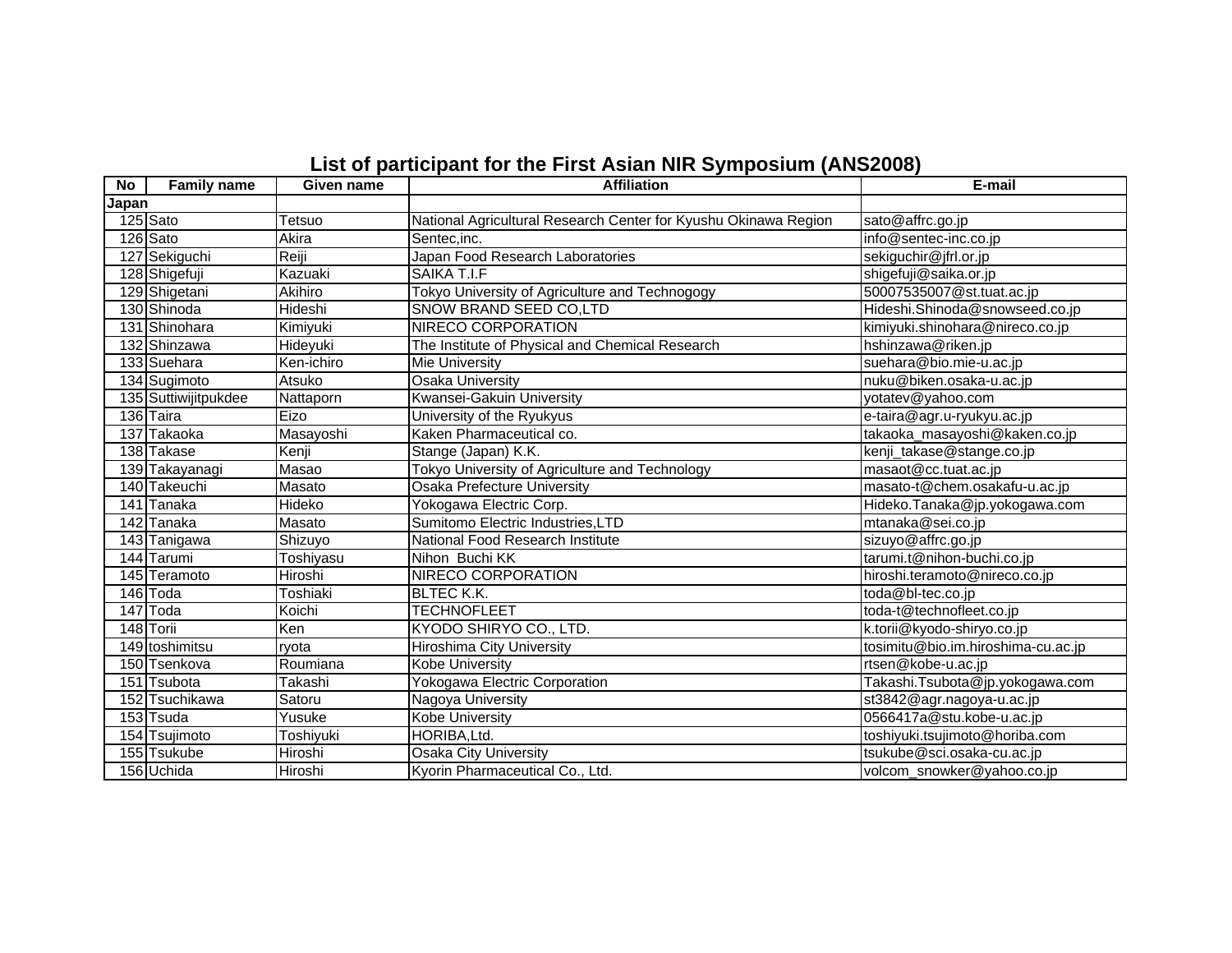| <b>No</b> | <b>Family name</b> | Given name  | <b>Affiliation</b>                                        | E-mail                          |
|-----------|--------------------|-------------|-----------------------------------------------------------|---------------------------------|
| Japan     |                    |             |                                                           |                                 |
| 157       |                    | Moriatsu    | Bruker Optics K.K.                                        | moriatsu.ueda@bruker-optics.jp  |
|           | 158 Uehata         | Shigeru     | Osaka Univ.                                               | abc@jp                          |
|           | 159 Uematsu        | Akira       | Seiko Epson Corporation                                   | uematsu.akira@exc.epson.co.jp   |
|           | 160 Ueno           | Masami      | University of the RYUKYUS                                 | ruenom@agr.u-ryukyu.ac.jp       |
|           | 161 Ukon           | Jyuichiro   | HORIBA, Ltd.                                              | jyuichiro.ukon@horiba.com       |
|           | 162 Umehara        | Hitomi      | National Food Research Institute                          | humehara@affrc.go.jp            |
|           | 163 Uozumi         | Jun         | Hokkai-Gakuen University                                  | uozumi@eli.hokkai-s-u.ac.jp     |
|           | 164 Uwadaira       | Yasuhiro    | University of Tsukuba                                     | uwadaira@affrc.go.jp            |
|           | 165 Watanabe       | Akihiko     | Yasuma CO, LTD                                            | akihiko.watanabe@yasuma.co.jp   |
|           | 166 Watari         | Masahiro    | Yokogawa Electric Corp.                                   | Masahiro.Watari@jp.yokogawa.com |
|           | 167 Yamada         | Hisaya      | Yanmar Agricultural Equipment                             | hisaya_yamada@yanmar.co.jp      |
|           | 168 Yano           | Takuo       | <b>Hiroshima City University</b>                          | tyano@hiroshima-cu.ac.jp        |
|           | 169 Yoshida        | Makoto      | Kanagawa Agricultural Technology Center                   | yoshida.f6as@pref.kanagawa.jp   |
|           | 170 Yoshimura      | Shiho       | Chugai Pharmaceutical Co., Ltd.                           | yoshimurash@chugai-pharma.co.jp |
| Korea     |                    |             |                                                           |                                 |
|           | 171 Bang           | Dae Yeong   | Lotte R&D Center                                          | dybang@lotte.re.kr              |
|           | $172$ Cho          | K.C         | Doo Ree Tech Inc                                          | chokc@kunmail.net               |
|           | 173 Cho            | Rae Kwang   | Kyungpook National University                             | rkcho@knu.ac.kr                 |
|           | 174 Chung          | Hoeil       | Hanyang University                                        | hoeil@hanyang.ac.kr             |
|           | $175$ Kim          | Yongdan     | Hanyang University                                        | sophia1412@hanmail.net          |
| 176 Kim   |                    | Hyo-Jin     | Bruker Optics Korea Co., Ltd                              | jkim@brukeroptics.co.kr         |
|           | <b>177 Kim</b>     | Eun Young   | <b>KNU OF KOREA</b>                                       | manyapple@hanmail.net           |
|           | 178 Kwon           | Young-Rip   | Jeollabuk-do Agricultural Research and Extension Services | kyrkwo@hanmail.net              |
| 179 Lee   |                    | Shin Goo    | Hwashin Instrument                                        | sglee@hwashin.net               |
|           | 180 Lee            | Sanguk      | Hanyang Univ.                                             | Isu19@unitel.co.kr              |
|           | 181 Lee            | Yeongran    | AMOREPACIFIC CORPORATION R&D CENTER                       | leeyeong@amorepacific.com       |
| 182 Oh    |                    | Changyong   | Hanyang University                                        | wyvern81@gmail.com              |
|           | 183 Pae            | Suk-Bok     | Yeongnam Agricultural Research Institute                  | paesb@rda.go.kr                 |
|           | 184 SHIN           | Chang-Young | <b>DOO REE TECH INC</b>                                   | drtq@chol.com                   |
|           | 185 Woo            | Young-Ah    | Korea United Pharm. INC.                                  | wooy219@yahoo.com               |
| 186 Yi    |                    | Sung-uk     | Bruker Optics Korea Co., Ltd                              | suyi@brukeroptics.co.kr         |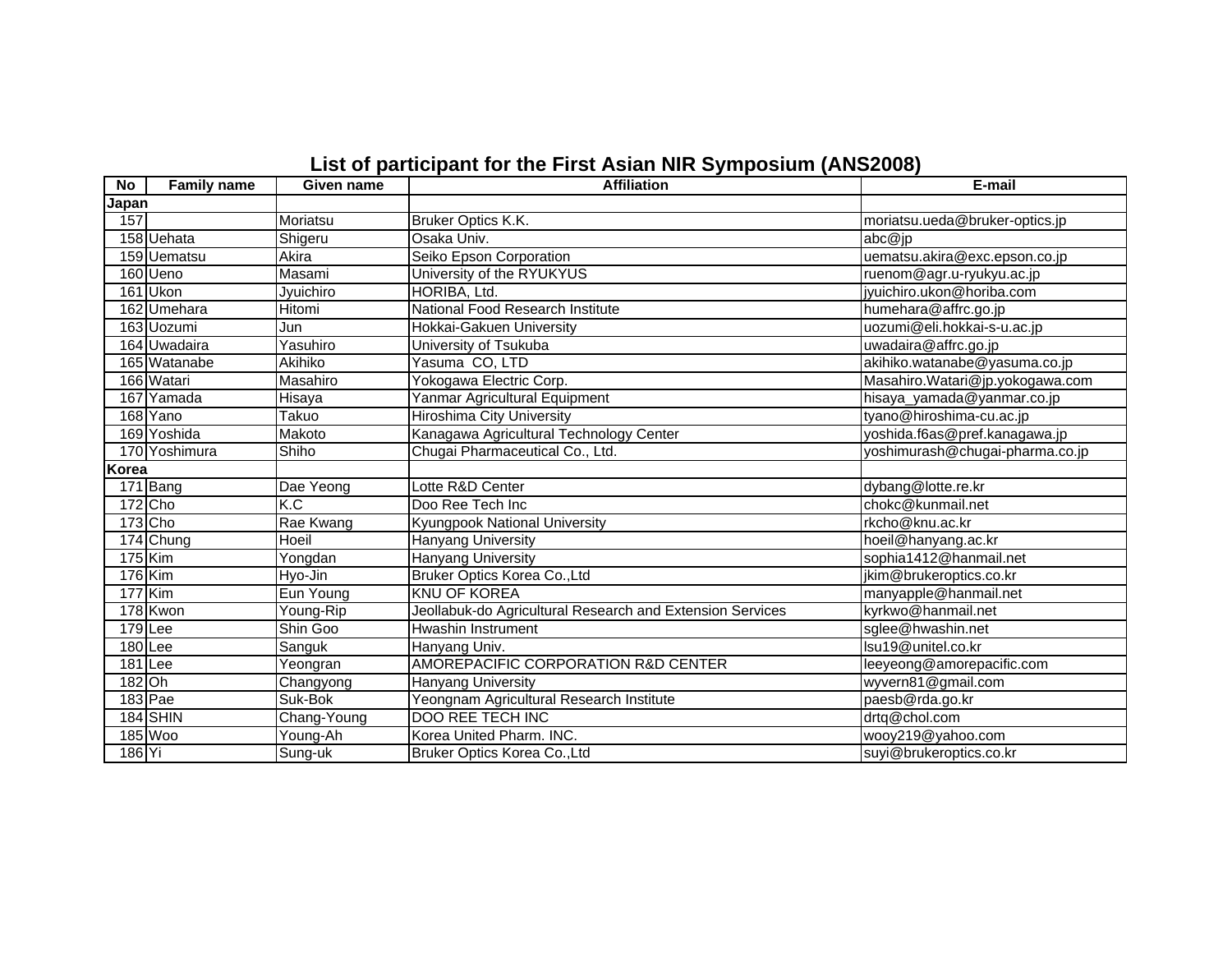| No              | <b>Family name</b>     | Given name | <b>Affiliation</b>                                              | E-mail                    |
|-----------------|------------------------|------------|-----------------------------------------------------------------|---------------------------|
|                 | <b>New Zealand</b>     |            |                                                                 |                           |
|                 | 187 Fuyala             | Tom        | <b>iCalibra</b>                                                 | www.icalibra.com          |
|                 | <b>Switzerland</b>     |            |                                                                 |                           |
|                 | 188 Frost              | Volker     | Buchi Labortechnic AG                                           | frost.v@buchi.com         |
|                 | 189 Saeed              | Muhanned   | University of Basel                                             | m.saeed@unibas.ch         |
| <b>Thailand</b> |                        |            |                                                                 |                           |
|                 | 190 Bangwaek           | Charuwan   | Department of Agriculture                                       | c_haruwan@yahoo.com       |
|                 | 191 Boonnayanont       | Klinsukon  | Betagro Public Co.Ltd                                           | klinsukon@betagro.com     |
|                 | 192 Chatakanonda       | Pathama    | <b>KAPI, Kasetsart University</b>                               | aappmc@ku.ac.th           |
|                 | 193 Chotineeranat      | Sunee      | National Center for Genetic Engineering and Biotechnology       | sunee@biotec.or.th        |
|                 | 194 Haruthaithanasan   | Vichai     | <b>KAPI, Kasetsart University</b>                               | fagivch@ku.ac.th          |
|                 | 195 Jittham            | Orawan     | Department of Agriculture                                       | oji036@hotmail.com        |
|                 | 196 Kasemsumran        | Sumaporn   | <b>KAPI, Kasetsart University</b>                               | aapspk@ku.ac.th           |
|                 | 197 Mahayothee         | Busarakorn | Fac Engineering and Industrial Technology, Silpakorn University | busarakornm@yahoo.com     |
|                 | 198 Navasearttavisootr | Nattakarn  | Buchi (Thailand), Ltd.                                          | nattakarn.n@buchi.com     |
|                 | 199 Panichpol          | Sompong    | Biolab CO., LTD.                                                | sompongp@biolab.co.th     |
|                 | 200 Pantawatchilo      | Nopphakorn | <b>Kasetsart University</b>                                     | pair_ai23@hotmail.com     |
|                 | 201 Pohkhagul          | Pattreya   | Thai Food and Drug Administration                               | interfda@fda.moph.go.th   |
|                 | 202 Poolsilp           | Somjai     | Biolab CO., LTD.                                                | somjaip@biolab.co.th      |
|                 | 203 Prasatsrisupab     | Jariya     | Department of Agriculture                                       | jprasatsrisupab@yahoo.com |
|                 | 204 Rittiron           | Ronnarit   | Fac. Engineering at Kamphaengsaen, Kasetsart University         | fengror@ku.ac.th          |
|                 | 205 Rungpichayapichet  | Parika     | Fac Engineering and Industrial Technology, Silpakorn University | parika_rung@yahoo.com     |
|                 | 206 Satthorn           | Thapanee   | Kasetsart University                                            | deknon_777@hotmail.com    |
|                 | 207 Suwanchom          | Onnitcha   | Department of Agriculture                                       | suwanchom@hotmail.com     |
|                 | 208 Suwapanich         | Rachit     | King Mongkut's Institute of Technology Ladkrabang               | kcrachit@kmitl.ac.th      |
|                 | 209 Suwonsichon        | Thongchai  | Kasetsert University                                            | fagitcs@ku.ac.th          |
|                 | 210 Tangkeo            | Weerawan   | Thai Food and Drug Administration                               | interfda@fda.moph.go.th   |
|                 | 211 Teerachaichayut    | Sontisuk   | King Mongkut's Institute of Technology Ladkrabang               | ktsontis@kmitl.ac.th      |
|                 | 212 Thakolsri          | Rachod     | Biolab CO., LTD.                                                | rachodt@biolab.co.th      |
|                 | 213 Thanapase          | Warunee    | KAPI, Kasetsart University                                      | aapwnt@ku.ac.th           |
|                 | 214 Vaitayasipit       | Anuwat     | Betagro Public Co.Ltd                                           | anuwatv@betagro.com       |
|                 | 215 Wannagul           | Korrakot   | <b>Kasetsart University</b>                                     | tang_fd@hotmail.com       |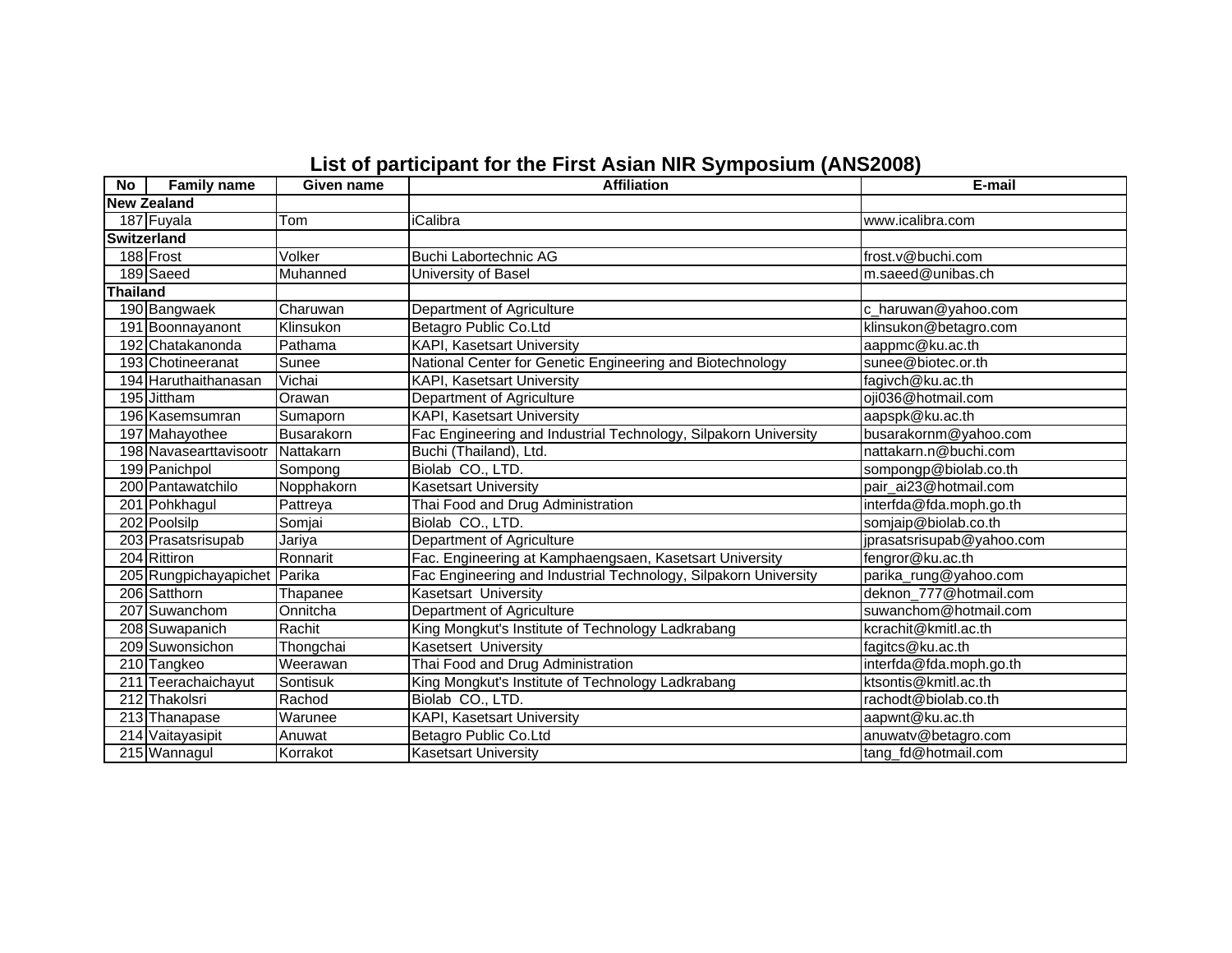| <b>No</b>  | <b>Family name</b>     | Given name   | <b>Affiliation</b>                 | E-mail                     |
|------------|------------------------|--------------|------------------------------------|----------------------------|
|            | <b>The Netherlands</b> |              |                                    |                            |
|            | $216$ Kok              | Andre        | <b>Bruker Optics</b>               | andre.kok@brukeroptics.nl  |
|            | <b>The Philippines</b> |              |                                    |                            |
|            | $217$ Uby              | <b>Nory</b>  | San Miguel Pire Foods Company Inc. | ny_ubay@yahoo.com          |
| <b>UK</b>  |                        |              |                                    |                            |
|            | 218 Coombs             | David        | Specac Limited                     | dave.coombs@specac.co.uk   |
| <b>USA</b> |                        |              |                                    |                            |
|            | 219 Sohn               | Miryeong     | U.S. Department of Agriculture     | miryeong.sohn@ars.usda.gov |
|            | 220 Shenk              | John Stoner  | Pennsylvania state university      | isshenk@comcast.net        |
|            | 221 Shenk              | John William | Unity Scientific LLC               | jshenk@unityscientific.com |